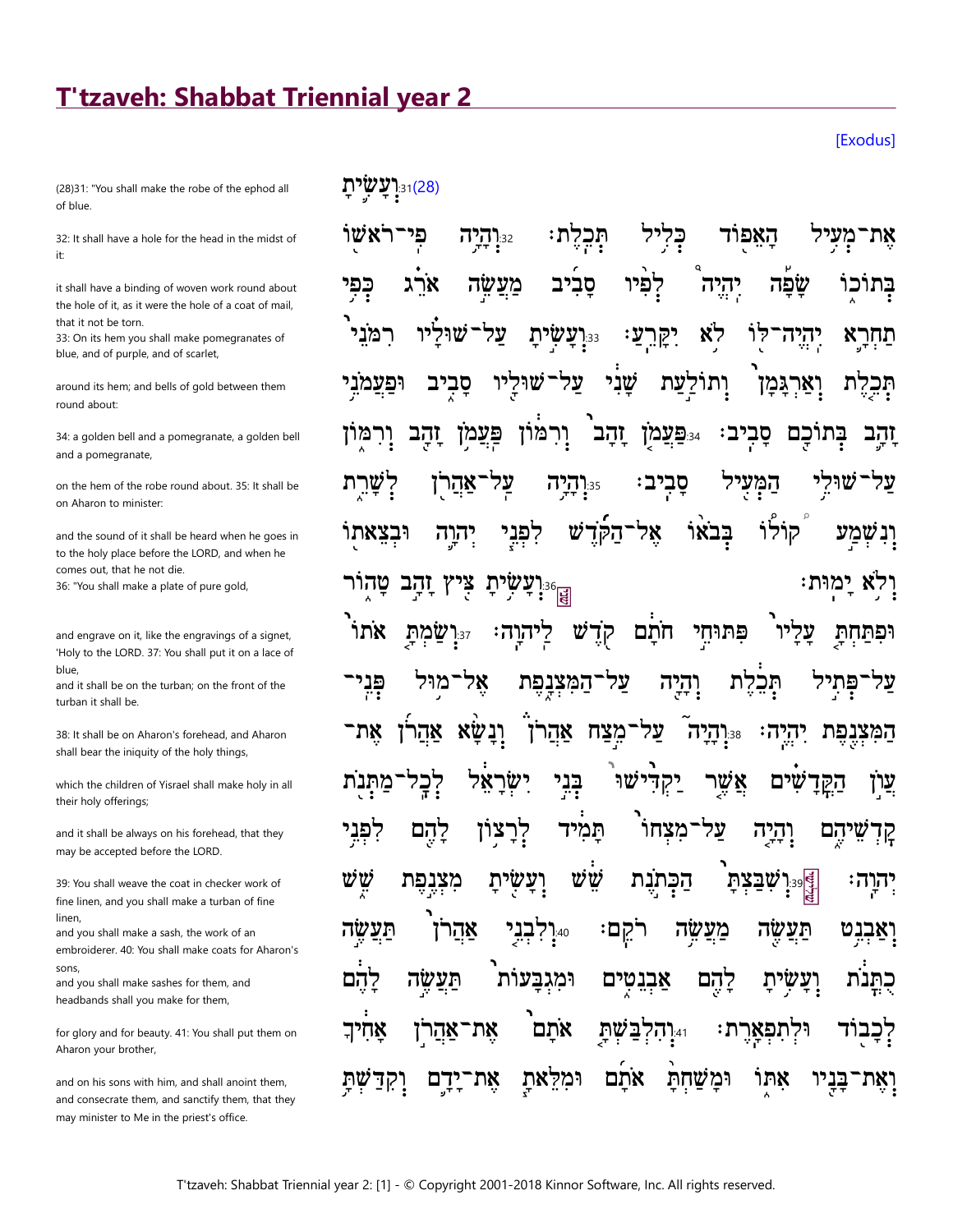42: You shall make them linen breeches to cover the flesh of their nakedness;

from the loins even to the thighs they shall reach. 43: They shall be on Aharon, and on his sons,

when they go in to the Tent of Meeting, or when they come near to the altar to minister in the holy place:

that they don't bear iniquity, and die: it shall be a statute forever to him and to his descendants after him.

(29)1: "This is the thing that you shall do to them

to make them holy, to minister to Me in the priest's office: take one young bull

and two rams without blemish 2; unleavened bread, unleavened cakes mixed with oil.

and unleavened wafers anointed with oil:

you shall make them of fine wheat flour. 3: You shall put them into one basket,

and bring them in the basket, with the bull and the two rams.

4: You shall bring Aharon and his sons to the door of the Tent of Meeting,

and shall wash them with water. 5: You shall take the garments, and put on Aharon the coat,

the robe of the ephod, the ephod, and the breastplate,

and dress him with the skillfully woven band of the ephod; 6: and you shall set the turban on his head,

and put the holy crown on the turban. 7: Then you shall take the anointing oil,

and pour it on his head, and anoint him. 8: You shall bring his sons,

and put coats on them. 9: You shall dress them with sashes. Aharon and his sons.

and bind headbands on them: and they shall have the priesthood by a perpetual statute:

and you shall consecrate Aharon and his sons. 10: You shall bring the bull

before the Tent of Meeting: and Aharon and his sons shall lay their hands on the head of the bull.

11: You shall slaughter the bull before the LORD, at the door of the Tent of Meeting.

לִכַּפּוֹת לֵהֶם מִכְנָסֵי רעשה ־בַד וכהנוּ אתם על יהיו אהרז <sub>43.</sub>תיה כֵים ם ממתני ערוה ועד אהל אל בגשתם ገጽ מועד אל בבאם ן בניו המזבח עַון ולא־ ש לו לם עו חקת ומתוּ ישאי בק שרת <mark>ម្ពី [129]</mark><br>អ្នក הַדָּבָר אַשֵׁו ין : אחר עו לִי אֹתָם דש פר להם לקח <u>קכַהן</u> תעשה אחד מצות וֵרְלְחַם תְּמִי שנים וחלת לם בַּקַר מם∶ בן־ מִשְׁחִים <u>ב</u>ּשַׁמֵן מצות קי? וּרִק בשמֵן בלוּלת מצת אותם אחד סל על אתם: תעשה חטים י**ּוֹנַתַתּ** סלת **וָאֶת־הַפַּר** שְׁנִי בסל ּהַאֵילִם ואֵת אתם <u>ֿױקקרבִת</u> אֹהֵל תַּקְרִיב וְאֵת־בַּנַיו מועד פתח אָל אַהַרן ן אַת ֿ שת אָת־הַבְּגַדִ את־ במים: אתם ם <u>לקחת</u> ורחצת והל מַעִיל ואת <u>ׁהַכְּ</u>תּנת ואת האפד ואת־ האפר את־ אהו על־ לוֹ בחשב מת האפד: ואפדת המצנפת החשן אֵת־נֵזִר את־ קחת המצנפת: הַקְדָ וֲנַתַּתַּ ראשו יִיאָת. אשו על אתו: ומשחת קת ױַצ שמו שחה המ כֻתְּנֹת:<br>. אבנט אתם תם תּקו פּ**ָרְהַגַרְהַ** והְרָ בניו מִגְבָעת לְהָם לְהֵם יְהָיְתָה שְתַ כהנה יִתְּבִי וּבניו אַהַרן <sub>וּ</sub>וְהִקְרַ $\frac{1}{\mathbb{R}^3}$ וּמִק את־ בְהַ בְנְיוּ: ֿאַהַרן אָתָ לם עו לְחָקַת לפני מועד אהל יהם אָת וּבַנַיו וַסַמַך הפו Τ. אַהַרן שָׁחַטְתָ הפר: יהוה קפִנִי את ראש פתח ־הפּר  $7:11$